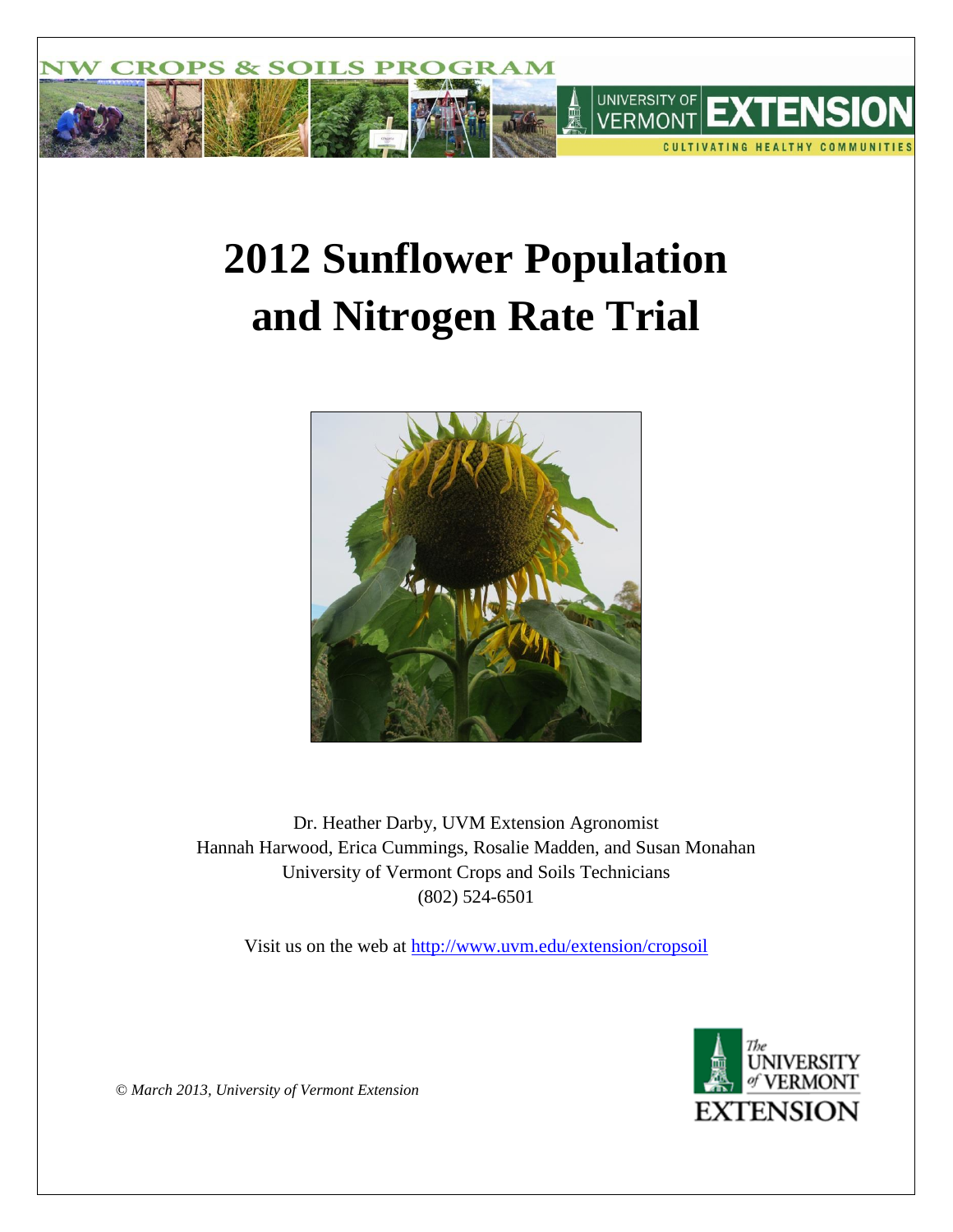# **2012 SUNFLOWER POPULATION x NITROGEN APPLICATION RATE TRIAL Heather Darby, University of Vermont Extension [heather.darby\[at\]uvm.edu](mailto:Heather.Darby@uvm.edu?subject=2012%20Sunflower%20Pop%20x%20N%20Rate%20Trial)**

Sunflower (*Helianthus annus* L.) is a warm-season crop with the potential to add high value to diversified farms in the Northeast as a rotation crop, an on-farm fuel production source, and an added-value retail crop. Production of high-yielding sunflower crops is highly influenced by plant population and adequate nitrogen (N). Applying excessive N to sunflower can have detrimental effects to the crop and environment as well as decreasing profits for farmers. Sunflower populations can also have a significant impact on yield and quality. In Vermont where a more temperate climate prevails, higher plant populations may be advantageous compared to the more arid sunflower-growing regions in the U.S. Plains. As target populations increase, N application recommendations generally increase as well. With the need for regionally-specific recommendations, the University of Vermont Northwest Crops & Soils Program has initiated a yearly study since 2010 to determine the effects of target population and N application rate on plant stand characteristics, pest damage, and seed and oil yields of sunflower. The following are results from the 2012 study.

# **MATERIALS AND METHODS**

In 2012, UVM Extension conducted an experiment to determine the impact of plant population and N application rate on sunflower yield and quality. The on-farm study was conducted in Alburgh, VT. The experimental design was a randomized complete block with a split plot arrangement and four replications. Main plots were comprised of four N application rates; subplots consisted of five seeding rates (Table 1).

| Population treatments     | N application rate treatments |
|---------------------------|-------------------------------|
| plants acre <sup>-1</sup> | $lbs$ acre <sup>-1</sup>      |
| 20,000                    |                               |
| 24,000                    | 60                            |
| 28,000                    | 90                            |
| 30,000                    | 120                           |
| 32,000                    |                               |

**Table 1. Target population and nitrogen (N) rate treatments.**

The soil type in this trial was a Swanton fine sandy loam (Table 2). The variety of sunflower planted was Syngenta 3433, with a maturity of 94 days. The experiment was planted on 26-May with a 2-row White 6180 air pressure seeder equipped with a small corn seed disk. Because of planting discrepancies and concerns about early plant development, the field was planted at a high seeding rate (approximately  $40,000$  seeds  $ac^{-1}$ ), then thinned by hand at the V-5 stage (13-Jul) to achieve desired populations. Each subplot was 10' x 20'. On 13-Jul, ammonium sulfate (21-0-0) was applied by hand as a side-dress at 0, 60, 90 and 120 lbs of N  $ac^{-1}$ .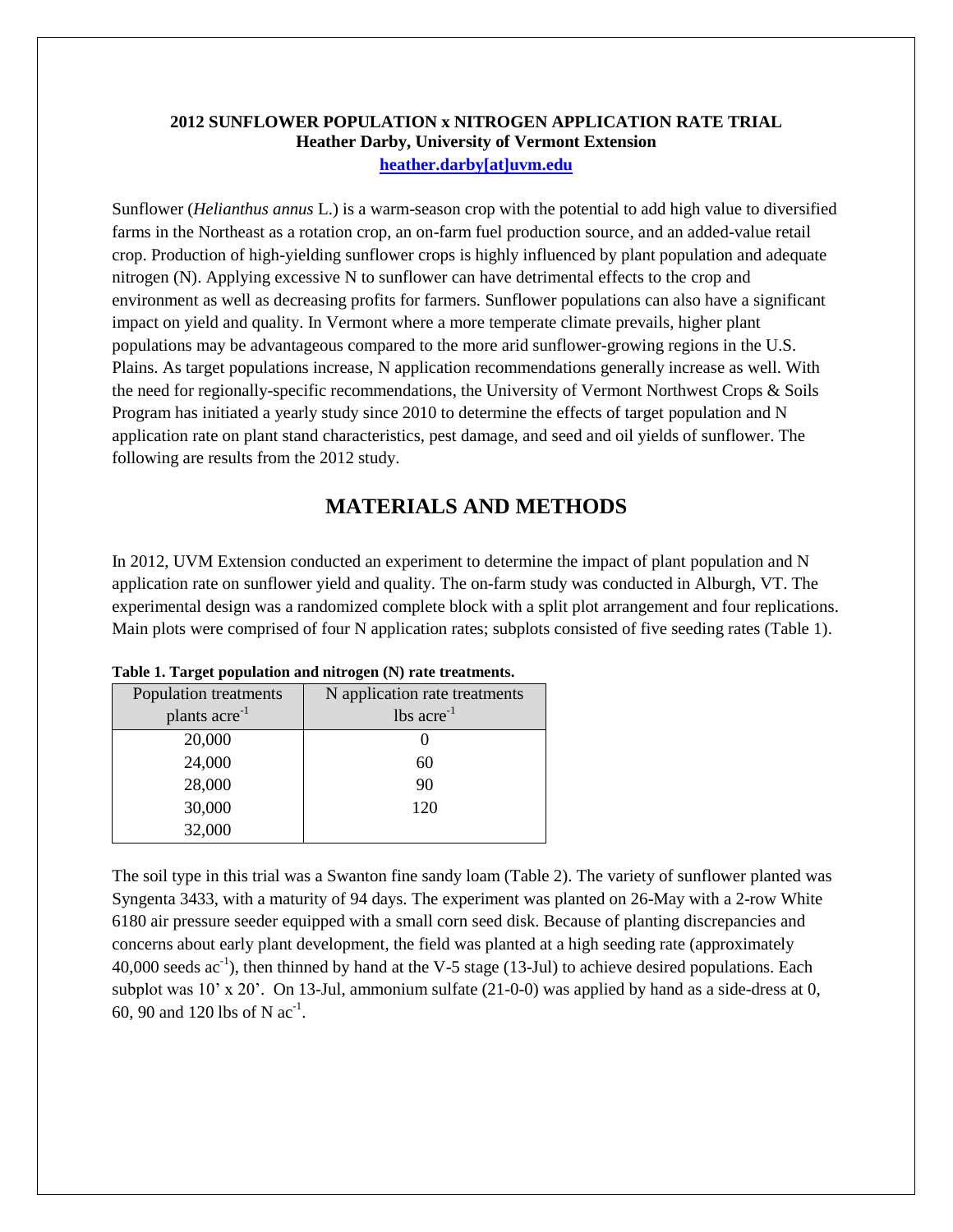| Location                    | Alburgh, VT                                     |
|-----------------------------|-------------------------------------------------|
| Soil type                   | Swanton fine sandy loam                         |
| <b>Previous crop</b>        | Silage corn                                     |
| <b>Tillage operations</b>   | Spring disk, harrow, spike-toothed harrow       |
| Plot size (ft.)             | $10'$ x $20'$                                   |
| <b>Replicates</b>           | 4                                               |
| <b>Variety</b>              | Syngenta 3433 (RM 94)                           |
| Row width (in.)             | 30                                              |
| <b>Planting date</b>        | $26$ -May                                       |
| <b>Starter fertilizer</b>   | 5 gal $\text{ac}^{-1}$ of popup starter, 5-20-5 |
| <b>Additional amendment</b> | 1 ton $ac^{-1}$ of wood ash                     |
| <b>Harvest dates</b>        | $17-Oct$                                        |

**Table 2. Cultural practices for the 2012 sunflower population by N rate trial.**

Prior to harvest, each plot was evaluated for plant height, head width, white mold incidence, lodging and bird damage. Plants were examined for signs of white mold (*Sclerotinia sclerotiorum*) at three locations: on the sunflower head, along the stalk, and at the base. White mold has been known to contribute to



**Figure 1. Sclerotinia stalk rot can cause lodging.**

lodging, plant rot and decreased seed and oil yields in the Northeast (Figure 1). Bird damage was estimated using guidelines provided by the National Sunflower Association, based on the estimated percentage of bird-pecked or missing seeds on a sampled number of whole sunflower heads.

At harvest, actual plant populations were calculated (Table 3). Plots were harvested on 17-Oct with an Almaco SPC50 plot combine with a 5' head equipped with sunflower pans. At harvest, test weight and seed moisture were determined for each plot with a Berckes Test Weight Scale and a Dickey-John M20P moisture meter. Reported seed yields were adjusted to 13% moisture. Seeds were cleaned with a Clipper fanning mill to remove debris and plant material. Oil from each seed sample was extruded on 20-Nov and 21-Nov with a Kern Kraft KK40 oil press and oil content was measured. The average moisture level at the time of pressing seeds was 5.0%, which is lower than recommended. Reported oil yields have been adjusted to a standard 10% pressing moisture.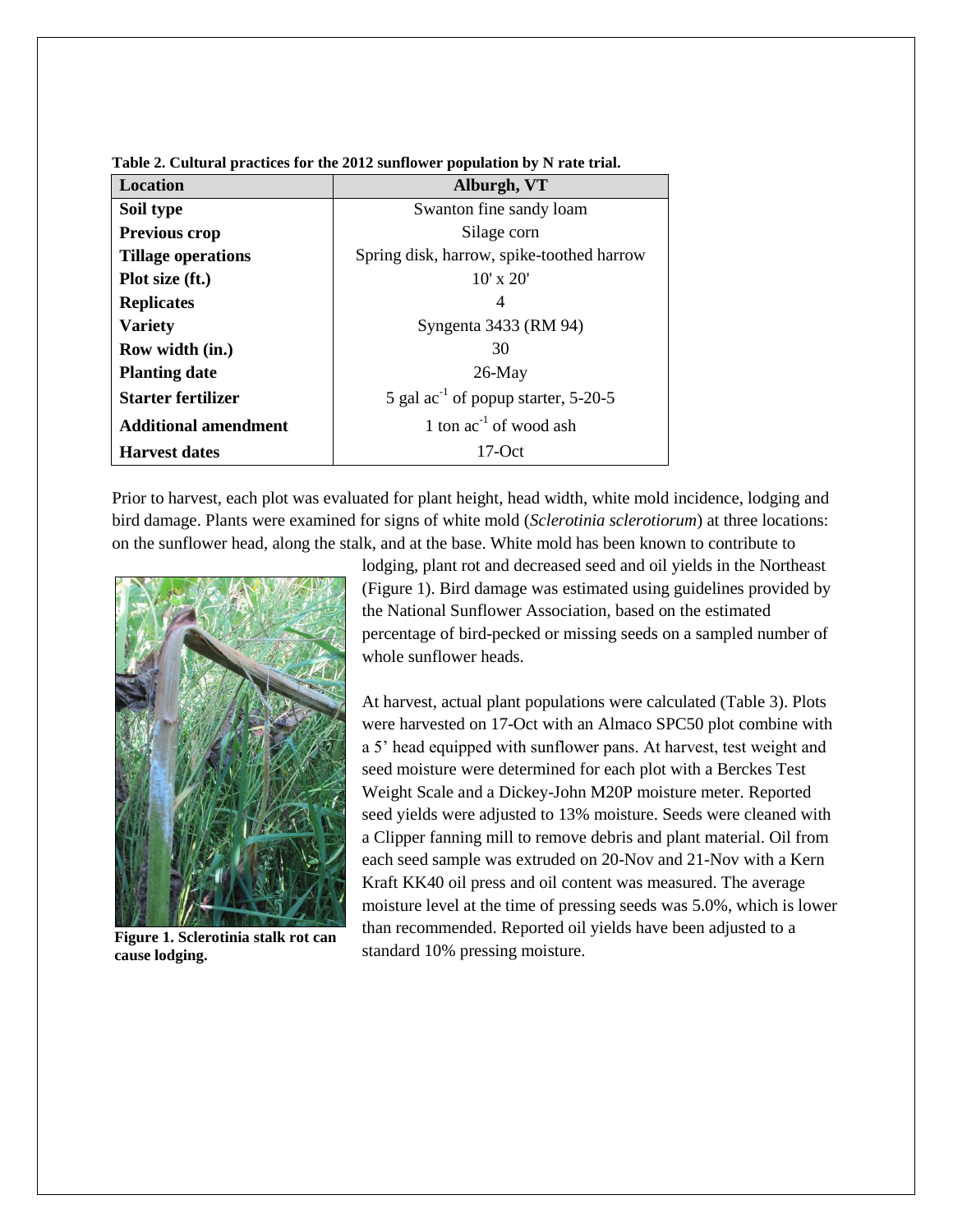| <b>Target population</b> | <b>Actual average population</b> |
|--------------------------|----------------------------------|
| (plants $ac^{-1}$ )      | (plants $ac^{-1}$ )              |
| 20000                    | 21504                            |
| 24000                    | 25700                            |
| 28000                    | 27736                            |
| 30000                    | 28641                            |
| 32000                    | 30519                            |

**Table 3. Variations between target and actual population, 2012.**

All data were analyzed using a mixed model analysis where replicates were considered random effects and treatments were fixed effects. The LSD procedure was used to separate means when the F-test was significant ( $P < 0.10$ ).

Variations in yield and quality can occur because of variations in genetics, soil, weather and other growing conditions. Statistical analysis makes it possible to determine whether a difference among treatments is real or whether it might have occurred due to other variations in the field. All data was analyzed using a mixed model analysis where replicates were considered random effects. At the bottom of each table a LSD value is presented for each variable (e.g. yield). Least Significant Differences (LSD's) at the 10% level (0.10) of probability are shown. Where the difference between two treatments within a column is equal to or greater than the LSD value at the bottom of the column, you can be sure in 9 out of 10 chances that there is a real difference between the two values. Treatments listed in bold had the top performance in a particular column; treatments that did not perform significantly lower than the topperformer in a particular column are indicated with an asterisk. In the example below, treatment A is

significantly different from treatment C but not from treatment B. The difference between A and B is equal to 400, which is less than the LSD value of 500. This means that these treatments did not differ in yield. The difference between A and C is equal to 650, which is greater than the LSD value of 500. This means that the yields of these treatments were significantly different from one another.

| <b>Variety</b> | Yield   |
|----------------|---------|
| А              | 1600*   |
| B              | $1200*$ |
| C              | 950     |
| LSD(0.10)      | 500     |

# **RESULTS**

Using data from an on-site Davis Instruments Vantage Pro2 Weather Station at Borderview Research Farm in Alburgh, VT, weather data are summarized for the 2012 sunflower growing season (Table 4). In general, 2012 was warmer and drier than average. Monthly temperatures averaged above normal for every month (May-Oct). In addition, precipitation was below average with the exception of Sep and Oct. For sunflower, Growing Degree Days (GGDs) are calculated with a base temperature of 44°F. There were 3726 accumulated GDDs for the 2012 growing season, 392 more than the 30-year average (1981-2010).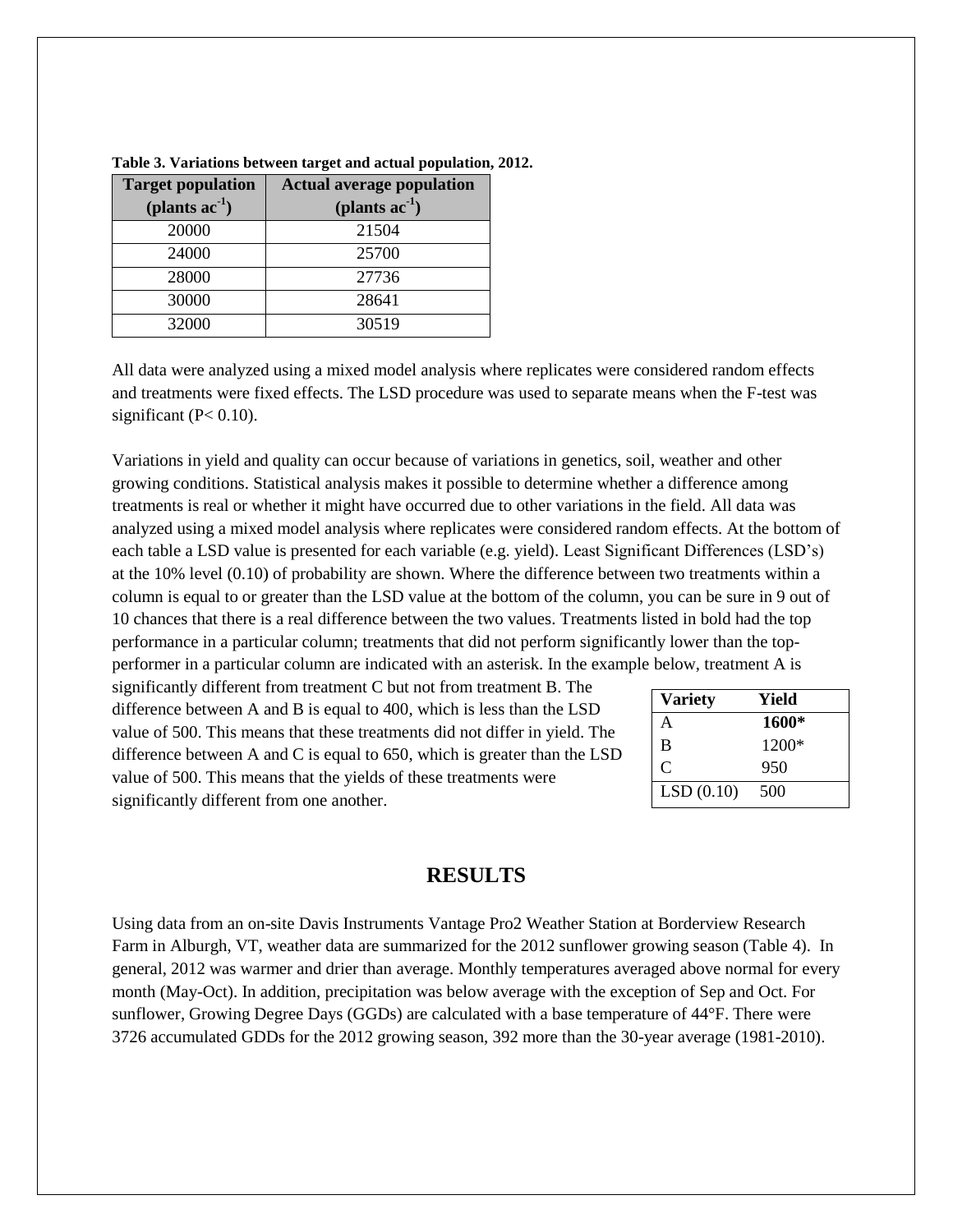| Alburgh, VT                       | <b>May</b> | Jun     | Jul     | Aug     | <b>Sep</b> | Oct  |
|-----------------------------------|------------|---------|---------|---------|------------|------|
| Average temperature $(^{\circ}F)$ | 60.5       | 67.0    | 71.4    | 71.1    | 60.8       | 52.4 |
| Departure from normal             | 4.1        | 1.2     | 0.8     | 2.3     | 0.2        | 4.2  |
|                                   |            |         |         |         |            |      |
| Precipitation (inches)*           | 3.90       | 3.22    | 3.78    | 2.92    | 5.36       | 4.13 |
| Departure from normal             | 0.45       | $-0.47$ | $-0.37$ | $-0.99$ | 1.72       | 0.53 |
|                                   |            |         |         |         |            |      |
| Growing Degree Days (base 44°F)   | 526        | 686     | 849     | 839     | 517        | 309  |
| Departure from normal             | 142        | 32      | 23      | 72      | 19         | 104  |

**Table 4. Summarized weather data for sunflower growing season, 2012, Alburgh, VT.**

Based on weather data from a Davis Instruments Vantage Pro2 with WeatherLink data logger. Historical averages are for 30 years of NOAA data (1981-2010).

\* Precipitation data from Jun-Sep 2012 are based on Northeast Regional Climate Center data from an observation station in Burlington, VT.

## *Population x Nitrogen Rate Interactions*

There were no significant interactions between population and N application rate on sunflower plant stand characteristics or yield. This indicates that the effects of population treatments were not significantly different under varying N application conditions. Hence during this year of study, increasing seeding rates did not necessarily indicate that higher rate of N were required to support the crop.

### *Impact of Population*

Sunflower populations significantly impacted plant stand characteristics and pest damage (Table 5). Plant population impacted lodging with lower incidence occurring in the 20,000 and 24,000 plants per acre treatments. There was no significant difference in Sclerotinia head rot by population treatment, and the trial average was 3.63%. There was also no significant difference in Sclerotinia stalk rot by population treatment; the trial average was 2.13%. Bird damage was not impacted statistically by population.

| Population       | Lodging |           | Sclerotinia | <b>Bird</b> | Plant height | Head width | Harvest   |
|------------------|---------|-----------|-------------|-------------|--------------|------------|-----------|
|                  |         | Head rot  | Stalk rot   | damage      |              |            | moisture  |
| plants $ac^{-1}$ | $\%$    | $\%$      | $\%$        | $\%$        | in.          | in.        | $\%$      |
| 20,000           | $4.1*$  | 3.13      | 1.88        | 4.72        | 68.6         | $6.26*$    | 10.7      |
| 24,000           | $6.2*$  | 3.13      | 1.88        | 2.41        | $72.2*$      | 5.91       | 11.1      |
| 28,000           | 9.8     | 5.00      | 1.88        | 4.86        | $72.8*$      | 5.80       | 11.3      |
| 30,000           | 7.4     | 3.75      | 1.88        | 2.84        | $71.5*$      | 5.79       | 11.0      |
| 32,000           | 10.1    | 3.13      | 3.13        | 3.63        | $72.8*$      | 5.67       | 10.5      |
| LSD(0.10)        | 2.6     | <b>NS</b> | <b>NS</b>   | <b>NS</b>   | 2.3          | 0.30       | <b>NS</b> |
| Trial mean       | 7.5     | 3.63      | 2.13        | 3.69        | 71.6         | 5.89       | 10.9      |

#### **Table 5. Effects of varying population on plant stand characteristics and pest damage of sunflowers, 2012.**

Treatments indicated in **bold** had the top observed performance.

\* Treatments indicated with an asterisk did not perform significantly lower than the top-performing treatment in a particular column.

NS – No significant difference was determined between treatments.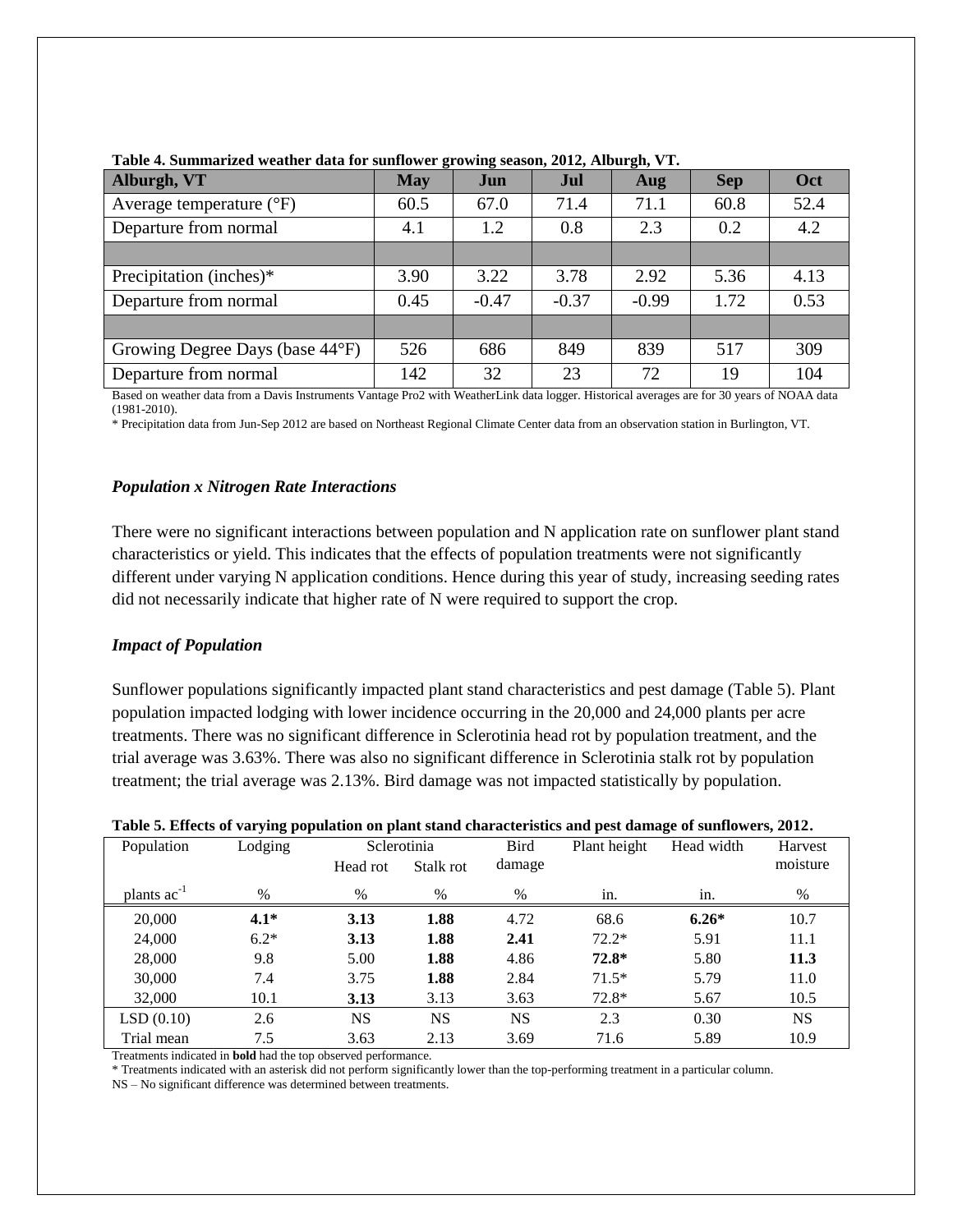Plant height was significantly impacted by the population treatments (Figure 2). The sunflower population of 20,000 plants per acre were significantly shorter than all other treatments (68.6 inches). Head width was also significantly different among population treatments (Figure 3). Head width was greatest in the lowest population, 20,000 plants per acre (6.26 inches). Harvest moisture did not vary according to population and was 10.9% on average.



**Figure 2. Impacts of population rate on plant height and lodging. Treatments that share a letter were not signficantly different from one another (p=0.10; compare capital letters for plant height and lower-case letters for lodging).**



**Figure 3. Impacts of population rate on sunflower head width. Treatments that share a letter were not signficantly different from one another (p=0.10).**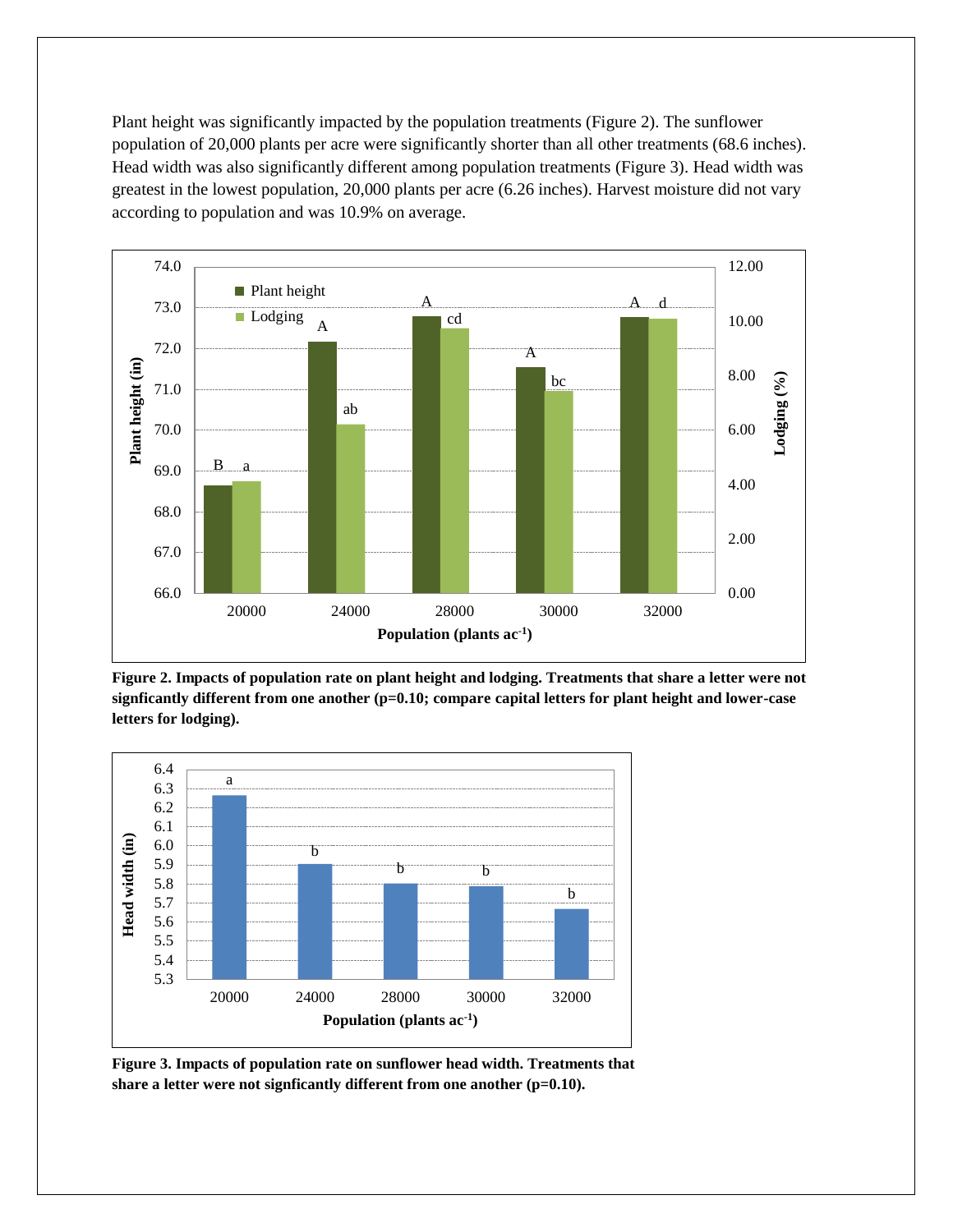Sunflower population significantly impacted seed yield and test weight but not oil yields (Table 6). The highest seed yield was observed at the plant population of 20,000 plants per acre (5203 lbs per acre). This was not statistically greater than the yield for treatments of 30,000 and 24,000 plants per acre (Figure 4). Test weight was highest in the most densely-populated sunflowers at 32,000 plants per acre (30.6 lbs per bushel). This was not statistically greater than the test weight of sunflowers with population of 28,000 plants per acre (30.2 lbs per bushel).

| Population       | Seed yield                    | Test weight                   | Oil content |                                | Oil yield            |
|------------------|-------------------------------|-------------------------------|-------------|--------------------------------|----------------------|
| plants $ac^{-1}$ | $\text{lbs}$ ac <sup>-1</sup> | $\text{lbs}$ bu <sup>-1</sup> | $\%$        | $\text{ lbs}$ ac <sup>-1</sup> | $\text{gal ac}^{-1}$ |
| 20,000           | 5203*                         | 29.7                          | 41.6        | 2287                           | 300                  |
| 24,000           | 4886*                         | 29.7                          | 43.0        | 2222                           | 291                  |
| 28,000           | 4398                          | $30.2*$                       | 43.2        | 2000                           | 262                  |
| 30,000           | 4926*                         | 29.3                          | 44.1        | 2301                           | 301                  |
| 32,000           | 4469                          | $30.6*$                       | 44.2        | 2093                           | 274                  |
| LSD(0.10)        | 520                           | 0.7                           | <b>NS</b>   | <b>NS</b>                      | <b>NS</b>            |
| Trial mean       | 4776                          | 29.9                          | 43.2        | 2181                           | 286                  |

**Table 6. Impact of population rate on yield and quality of sunflowers, 2012.**

Treatments indicated in **bold** had the top observed performance.

\* Treatments indicated with an asterisk did not perform significantly lower than the top-performing treatment in a particular column. NS – No significant difference was determined between treatments.

Oil content was not statistically impacted by population treatments, though treatments with greater populations tended to have higher oil content. The average oil content was 43.2%. Oil yields were adjusted to a standard 10% pressing moisture and reported. Oil yields were not significantly different according to population (Figure 4). The trial average was 2181 lbs or 286 gallons of oil per acre.



**Figure 4. Impacts of population rate on seed and oil yields. Treatments that share a letter were not signficantly different from one another in seed yield; there was no significant difference in oil yield by population (p=0.10).**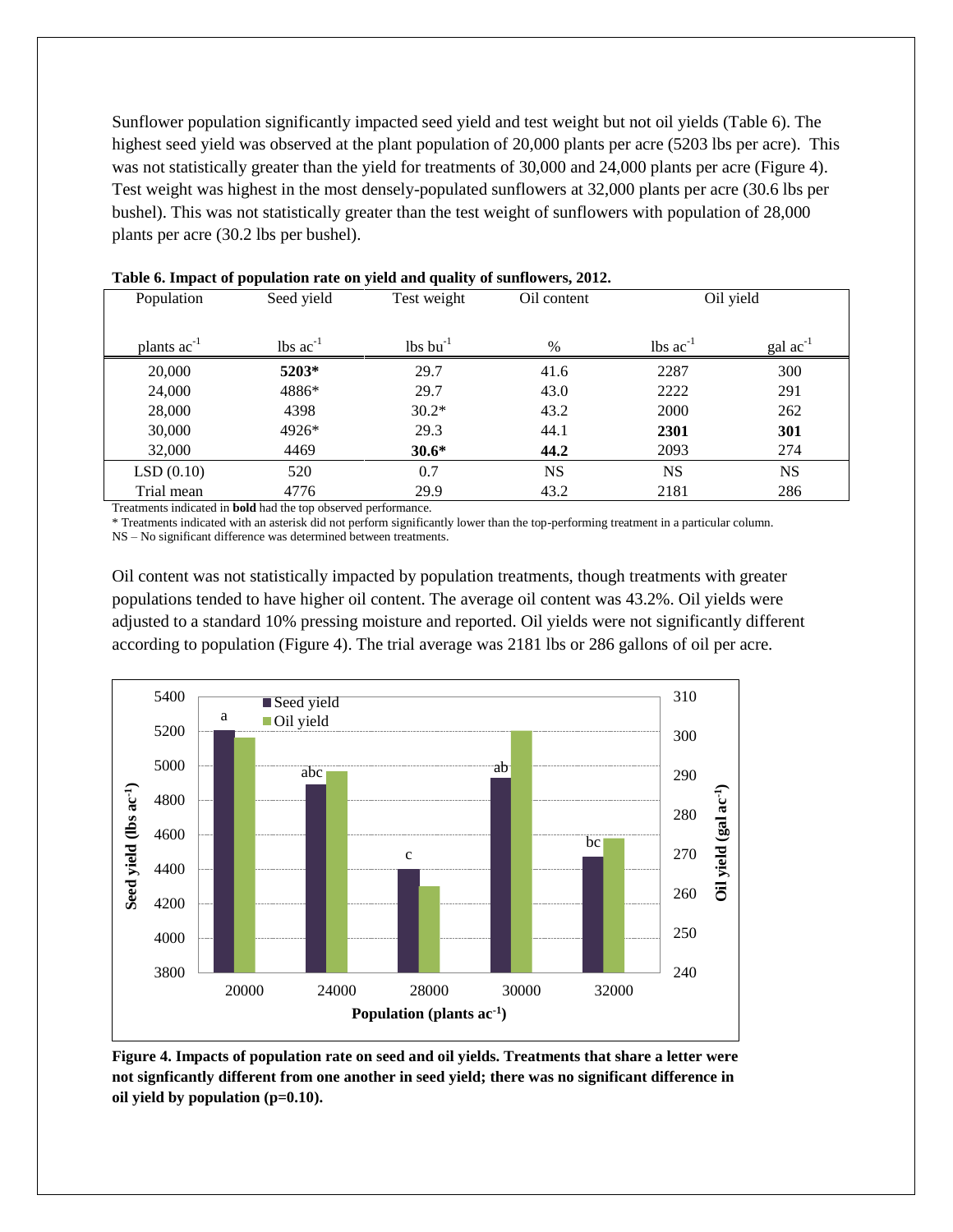## *Impact of Nitrogen Rate*

There were few significant differences in plant stand characteristics by N application rate (Table 7). Lodging incidence was lowest in plots that were not side-dressed (3.2%). There was no statistical difference in disease or bird damage by N rate.

| N rate                        | Lodging |           | Sclerotinia | <b>Bird</b> | Plant height | Head width | Harvest   |
|-------------------------------|---------|-----------|-------------|-------------|--------------|------------|-----------|
|                               |         | Head rot  | Stalk rot   | damage      |              |            | moisture  |
| $\text{lbs}$ ac <sup>-1</sup> | $\%$    | $\%$      | $\%$        | $\%$        | in.          | in.        | $\%$      |
| $\Omega$                      | $3.2*$  | 4.00      | 0.50        | 2.89        | 70.3         | 5.75       | 10.9      |
| 60                            | 7.5     | 3.50      | 2.50        | 3.76        | 71.9*        | 5.82       | 11.1      |
| 90                            | 10.3    | 3.50      | 2.50        | 4.91        | $73.7*$      | 6.00       | 11.4      |
| 120                           | 9.2     | 3.50      | 3.00        | 3.20        | 70.3         | 5.98       | 10.3      |
| LSD(0.10)                     | 2.4     | <b>NS</b> | NS.         | NS          | 2.1          | <b>NS</b>  | <b>NS</b> |
| Trial mean                    | 7.5     | 3.63      | 2.13        | 3.69        | 71.6         | 5.89       | 10.9      |

|  |  |  |  | Table 7. Impact of N application rate on plant characteristics and pest damage in sunflower, 2012. |  |  |  |  |
|--|--|--|--|----------------------------------------------------------------------------------------------------|--|--|--|--|
|--|--|--|--|----------------------------------------------------------------------------------------------------|--|--|--|--|

Treatments indicated in **bold** had the top observed performance.

\* Treatments indicated with an asterisk did not perform significantly lower than the top-performing treatment in a particular column.

NS – No significant difference was determined between treatments.

Nitrogen rate significantly impacted plant height, with the tallest plants side-dressed with 60 or 90 lbs N per acre (Figure 5). There was no statistical difference in head width or harvest moisture by N rate.



**Figure 5. Effects of N rate on sunflower plant height. Treatments that share a letter were not statistically different from one another (p=0.10).**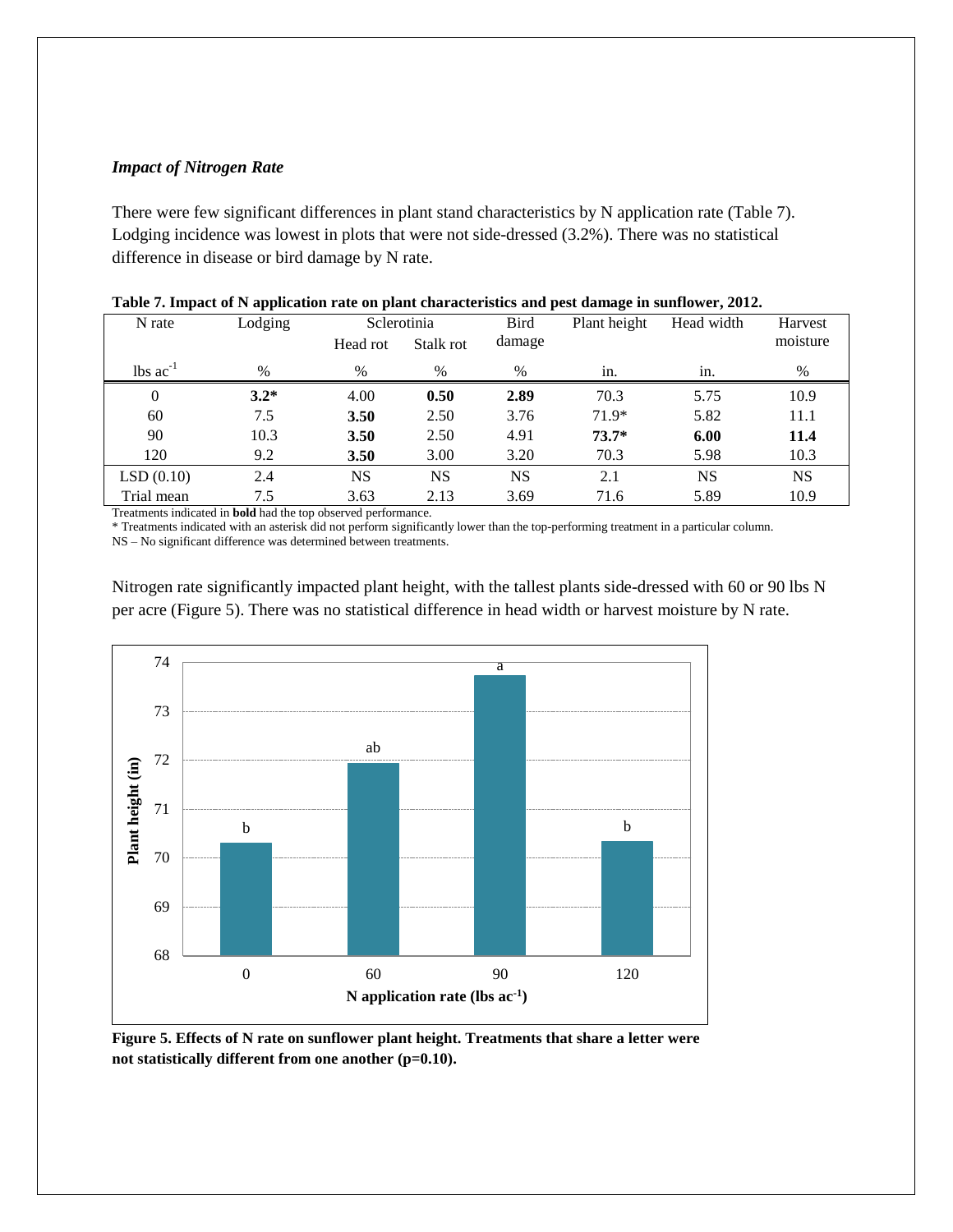Seed and oil yields were impacted by N application rate (Table 8). The greatest seed yields were in plots without side-dress applications (5533 lbs per acre). This was a significantly greater seed yield than all side-dressed plots (Figure 6). Test weight did not vary significantly by N rate.

| N rate                        | Seed yield                    | Test weight                        | Oil content |                               | Oil yield     |
|-------------------------------|-------------------------------|------------------------------------|-------------|-------------------------------|---------------|
| $\text{lbs}$ ac <sup>-1</sup> | $\text{lbs}$ ac <sup>-1</sup> | $\frac{1}{5}$ lbs bu <sup>-1</sup> | $\%$        | $\text{lbs}$ ac <sup>-1</sup> | gal $ac^{-1}$ |
| $\boldsymbol{0}$              | 5533*                         | 30.1                               | $45.1*$     | 2635*                         | 345*          |
| 60                            | 4869                          | 29.7                               | 42.9        | 2207                          | 289           |
| 90                            | 4164                          | 29.8                               | 43.1        | 1897                          | 248           |
| 120                           | 4539                          | 30.1                               | 41.7        | 1983                          | 260           |
| LSD(0.10)                     | 465                           | <b>NS</b>                          | 1.7         | 228                           | 30            |
| Trial mean                    | 4776                          | 29.9                               | 43.2        | 2181                          | 286           |

Treatments indicated in **bold** had the top observed performance.

\* Treatments indicated with an asterisk did not perform significantly lower than the top-performing treatment in a particular column. NS – No significant difference was determined between treatments.



**Figure 6. Effects of N application rate on sunflower seed and oil yield. Treatments that share a letter were not statistically different from one another (p=0.10; compare capital letters for seed yield and lower-case letters for oil yield).**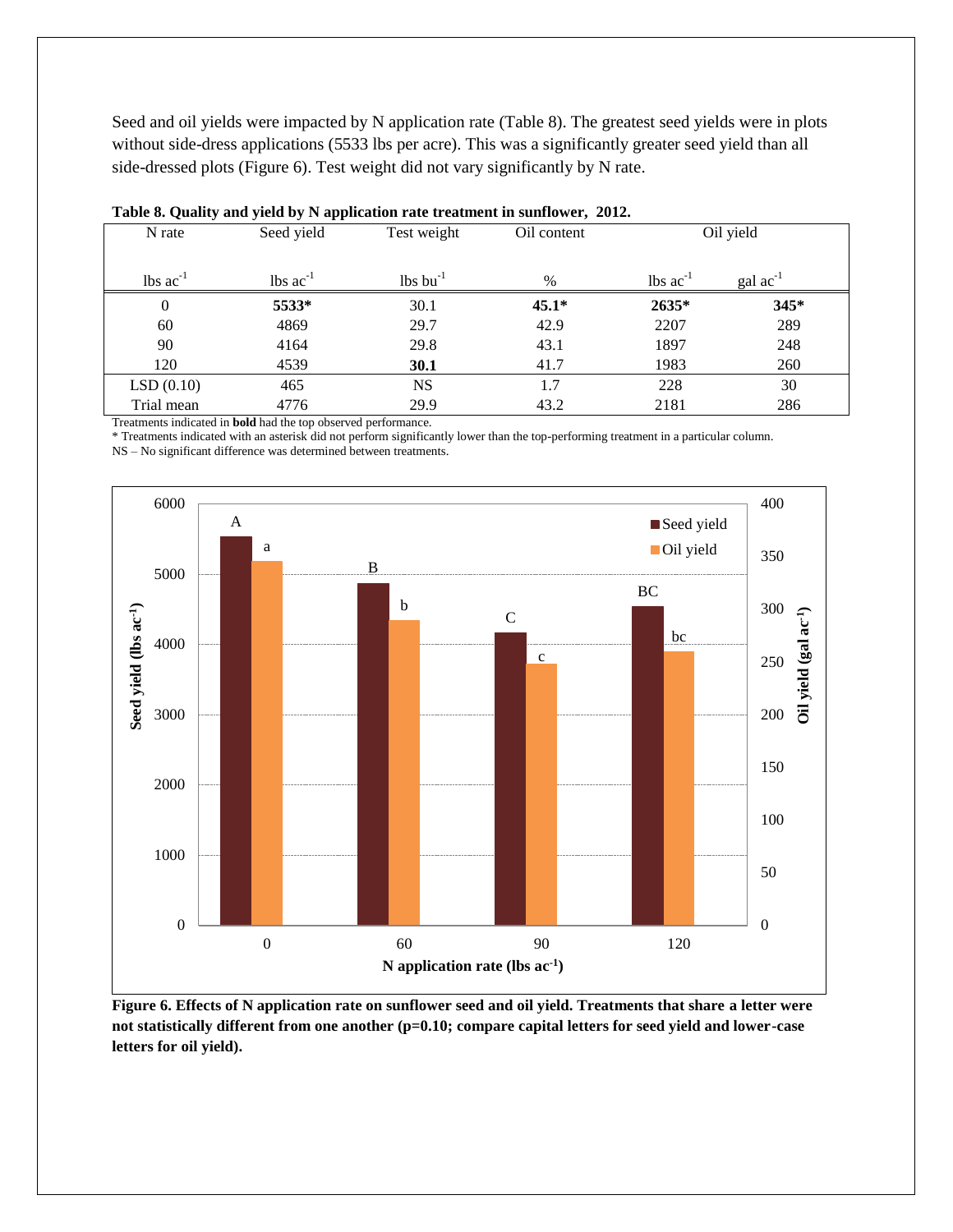Oil content was significantly greatest without side-dress application (Figure 7). Oil yields were statistically greatest in sunflowers with 0 lbs N applied per acre (2635 lbs or 345 gallons of oil per acre). This was statistically greater than sunflowers fertilized at all other N application rates.



**Figure 7. Effects of N application rate on oil content of sunflower across population treatments. Treatments that share a letter were not statistically different from one another (p=0.10).**

# **DISCUSSION**

The lack of significant interactions between population treatments and N application rates signifies that the effect of both variables was consistent. Hence during this year of study, increasing seeding rates did not necessarily indicate that higher rates of N were required to support the crop.

Population impacted lodging, plant height and head width. As plant population increased, so did plant height and the incidence of lodging. Sunflowers grew taller to compete with their neighboring plants in densely-populated plots, and as their stalks weakened, they were more likely to lodge. Lower populations allowed for shorter plants with wider heads. Seed yields were greatest in low populations (5203 lbs per acre when thinned to a target population of 20,000 plants per acre), though this was not statistically different than the seed yield of sunflowers thinned to 30,000 or 24,000 plants per acre. Oil yields were not significantly impacted by population treatments.

N application rate impacted plant height and lodging significantly; Plants were tallest when fertilized with 90 and 60 lbs N per acre. Lodging was lowest (3.2%) in unfertilized plots. The greatest seed yields were in plots that were not side-dressed (5533 lbs of seed per acre). Oil yields, similarly, were greatest in plots with 0 lbs N per acre (2635 lbs or 345 gallons of oil per acre). Results from this study show that N application rates did not significantly boost yields. This shows the importance of sunflower fertility